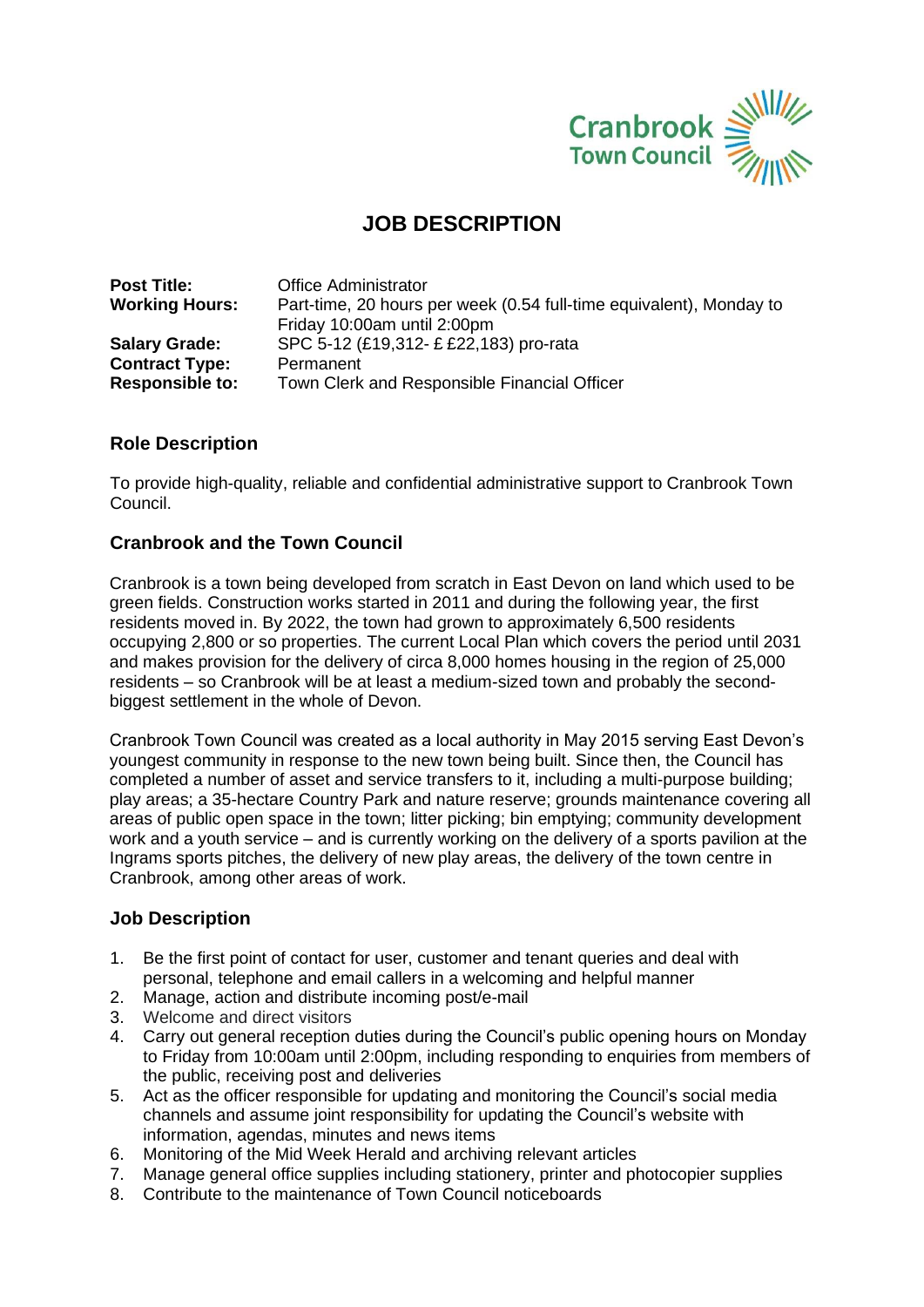- 9. Respond to basic booking enquiries if required
- 10. Contribute to the maintenance of diaries and schedules (including yearly committee meeting dates) and to the creation and maintenance of effective (including electronic) filing systems
- 11. Work without close managerial supervision (except in areas of technical complexity or sensitivity)
- 12. Prepare outgoing correspondence
- 13. Where delegated by the Town Clerk or in the case of an emergency, deal with complaints/matters raised by the public/Councillors and report/resolve any matters with the relevant persons/bodies
- 14. carry out other administrative tasks in a supporting role e.g. letter drops, DVLA applications
- 15. Support other members of the staff team as required, e.g. by undertaking filing, photocopying, collation of information, placing orders and other general clerical work
- 16. Comply with all legislation and Council policies relating but not limited to confidentiality, data protection and heath and safety
- 17. Undertake training and personal development as and when identified
- 18. Undertake any other duties as deemed appropriate

**This is not an exhaustive list of duties; they may be varied from time to time without changing the general character of the job or the level of responsibility. A high degree of flexibility and adaptability is an important element of this role.**

**This is a description of the role as it is now. We periodically examine employees' job descriptions and update them to ensure that they reflect the job as it is then being performed, or to incorporate any changes being proposed. We aim to reach agreement on reasonable changes, but if agreement is not possible, we reserve the right to insist on changes to your job description after consultation with you.**

Signed: Date:

Signed: Date: